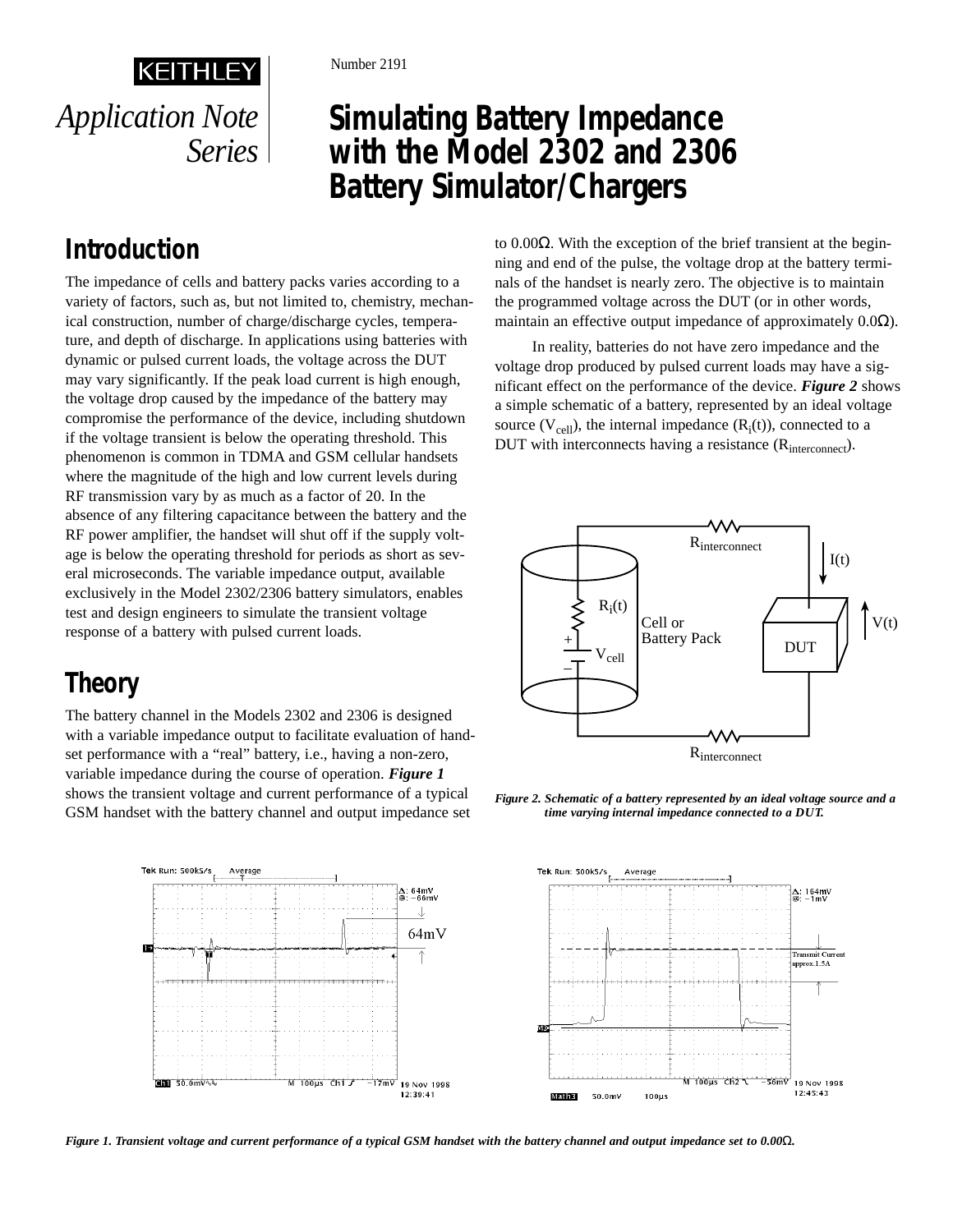

*Figure 3. Voltage drop during the data frame of a GSM phone with the supplied Li ion battery.*

If  $R_{interconnect}$  is small compared to  $R_i(t)$  and  $R_i(t)$  is assumed to be relatively constant during the length of the pulse,  $R_i(t) \approx R_i$ , then the voltage across the DUT may be expressed as:

 $V(t) = I(t)R_i(t) \approx I(t)R_i$ 

where I(t) is the time varying current through the battery. *Figure 3* shows the voltage at the battery terminals of the same GSM phone as in *Figure 1*, using the battery supplied with the handset.

*Figure 4* shows the actual performance of typical Li-ion, NiMH, and NiCd handset battery packs with a dynamic load simulating a GSM handset during transmission. The pulse minimum voltage is the voltage at the battery terminals during the transmit, or high current, portion of the data frame. The average battery voltage is the voltage across the terminals measured with a 61⁄2-digit DMM at approximately 50 readings per second. In all cases, the pulse minimum voltage reaches the arbitrarily specified shut-off threshold of 5.7V before the average battery voltage by a significant margin. Also, the difference between the pulse minimum voltage and the average battery voltage varies for different battery packs and ranges between 200 and 500mV. Since voltage levels below the operating threshold of the RF amplifier for periods as short as 5–10µs are sufficient to shut off the handset, the critical voltage necessary to maintain handset operation is the pulse minimum voltage. These measurements show that battery impedance must be considered when evaluating handset talk time and standby performance.

#### **Application and Performance**

Several methods can be used to determine the electronic resistance of a cell or battery pack. The first method uses information provided by the battery manufacturer or direct measurements with a suitable instrument. Here's how to obtain a close estimate



*Figure 4. Average and minimum battery pack voltage during a load pulse from a dynamic load simulating a TDMA phone.*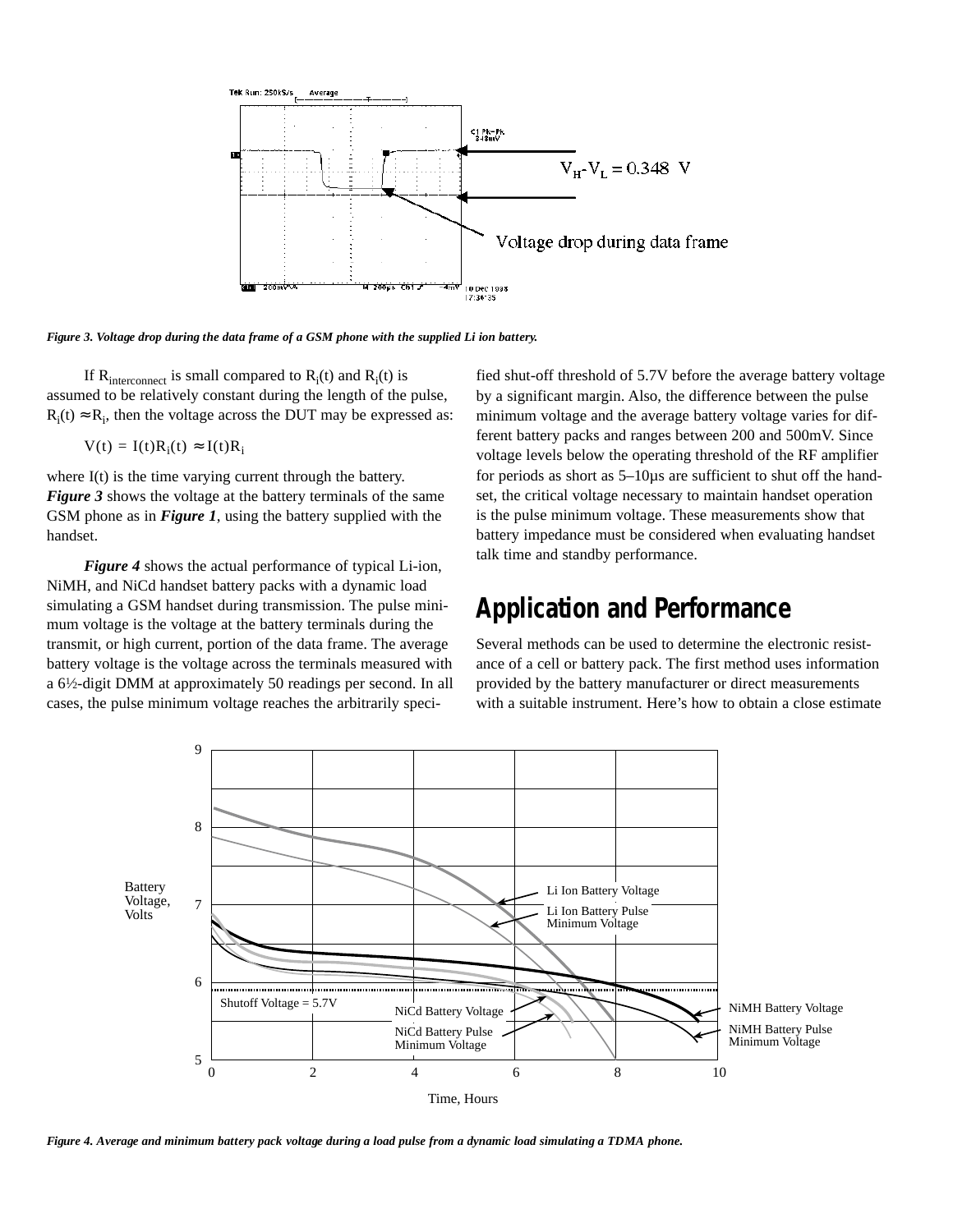of the electronic resistance under actual operating conditions, using a two-channel oscilloscope, a non-inductive power resistor, the battery (pack), and the DUT:

- 1. Connect the battery pack to the handset with the  $0.1\Omega$ resistor using several inches of heavy gage wire, as shown in *Figure 5*.
- 2. Connect the channel #1 oscilloscope probe to the battery terminals of the phone to record the voltage waveform. Connect channel #2 across the resistor to display the current waveform at 1A/100mV.
- 3. Place the handset in the desired operating mode and record the voltage and current values at the low current and high current levels of the pulse.
- 4. Once these values are obtained, the electronic resistance of the battery can be calculated using:

$$
R_i = \ \frac{V_H - V_L}{I_H - I_L} \ - R_t
$$

where  $R_t$  is the resistance of the 0.1 $\Omega$  resistor and the short length of heavy gage wire, and  $V_H$ ,  $V_L$ ,  $I_H$ , and  $I_L$  are the voltage and current levels during the high and low levels of the pulse.

In our example,  $V_H - V_L = 0.348V$  from *Figure 3*,  $I_H - I_L = 1.454$  A, and R<sub>t</sub> was measured to be 0.115Ω. The value of  $R_t$  may be determined by performing a 4-wire resistance measurement with a high-quality DMM. Inserting these values into the previous equation, we calculate  $R_i$  to be 0.239 $\Omega$ . To verify the results the phone is disconnected from the battery and connected to the output of the to Model 2306 battery channel. *Figure 6* shows the voltage waveform of the phone with the output impedance of the Model 2306 set to 0.24Ω.



*Figure 5. The connections between the battery pack and the phone used to calculate the electronic resistance.*

For this value of output impedance, the voltage drop across the output terminals is 0.360V. This value agrees to within 3% with the results obtained using the battery included with the handset.



*Figure 6. Voltage drop during the transmit portion of the pulse of a GSM phone with the Model 2306 battery channel, output impedance set to 0.24*Ω*.*

#### **Example Application**

This application illustrates simulating a reference battery pack with the Model 2302/2306 to examine the power consumption characteristics of an RF power amplifier module in a GSM handset. *Figure 7* shows the current consumption of the GSM handset during transmission with a Model 2302/2306 simulating a battery with a nominal output voltage of 3.60V. During transmission, the output impedance of the supply is increased in  $10 \text{m}\Omega$ increments from 0.00 to 0.51 $\Omega$  until the phone shuts off. The graph clearly shows the RF amplifier draws increasing amounts of current as it attempts to maintain a constant output power level as the available voltage during the pulse decreases. Since the average current consumption is strongly affected by the increase in the transmit current level, it shows a similar dependence on the output impedance of the simulated battery. Using this technique and additional measurement equipment, effects of the voltage drop during the pulse on other performance parameters of the handset may also be investigated. The Model 2302/2306 provides an accurate and repeatable substitute for a battery when excellent transient performance and the ability to vary the output impedance are required.



*Figure 7. The transmit and average current consumption of a typical GSM handset during transmission with a Model 2302/2306 simulating a battery with a nominal output voltage of 3.60V and output impedance from 0.00 to 0.51*Ω*.*